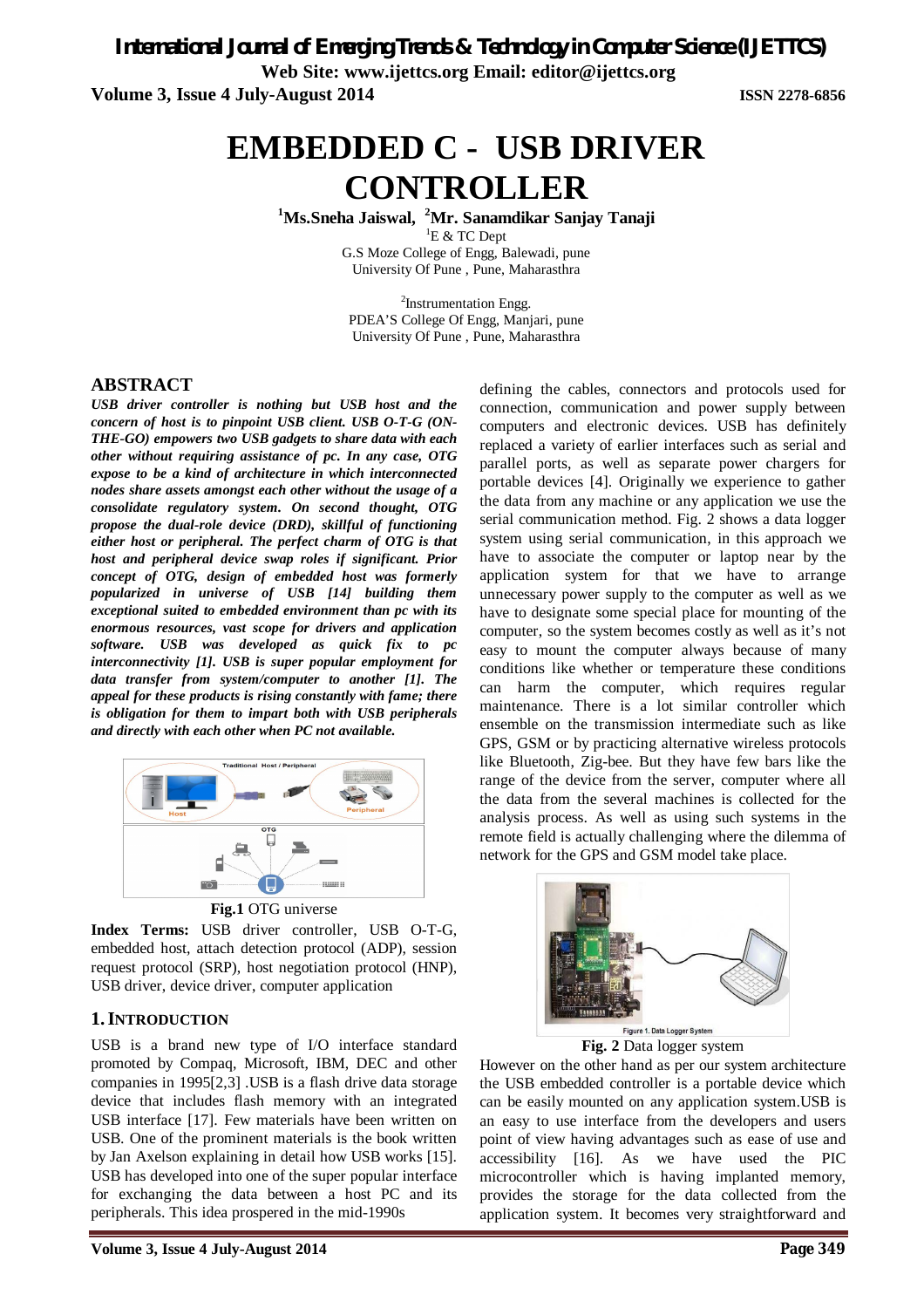# *International Journal of Emerging Trends & Technology in Computer Science (IJETTCS)* **Web Site: www.ijettcs.org Email: editor@ijettcs.org Volume 3, Issue 4 July-August 2014 ISSN 2278-6856**

easy to take the back up from one of the machine just by applying the pen drive to the USB embedded controller. One more advantage is this controller is user friendly and the person dealing with the device need not require the familiarity of the whole computer. In this, the data is transferred by compelling just one switch after applying the pen drive. We have favored PIC microcontroller belonging to the family of PIC24FJ128GB110. USB is most famous application for the data transmission purpose from a system or a computer to another. Today most of the devices that are mainly PCs in the classic sense have a need to connect directly to peripherals. Printers can connect directly with cameras, for example, or mobile phones may need to connect to the USB headsets. These non-PCs have the computing resources to guide a USB host function, but they need to function in ways which is entirely different from standard PC hosts. All the same they will provide host capability for most of the devices; it's unreasonable to require them to support the full range of USB peripherals. A targeted host is only required to support the peripherals on its Targeted Peripheral List. There are two categories of Targeted Hosts:

**A. EMBEDDED Hosts**: A product that has a Standard-A receptacle supported by a USB Host Controller. Embedded Hosts have a particular set of targeted peripherals, as described in their targeted peripheral list(TPL).

**B. OTG:** Device that provides both host and peripheral capabilities over a single Micro-AB receptacle, as outlined in USB OTG & EHv2.0 So here with the help of PIC microcontroller we are trying to prepare an embedded host. This can be connected rather to connect to the application systems whose backup p the analyzed data is necessary to be taken for the study purpose or for the further processing. The USB On-The-Go and Embedded Host Supplement to the USB 2.0 specification introduced three new protocols, Attach Detection Protocol (ADP), Session Request Protocol (SRP) and Host Negotiation Protocol (HNP)[2]

#### **2.Architecture**

Standard USB employs a master/slave design; in this system a USB host plays the role as a the protocol master, and a USB 'Device' plays the role as the slave. The Host only can schedule the configuration and data transfers over the link. Data transfers cannot be initiated by the device, they can only respond to requests given by a host.

#### **2 . Architecture**

Standard USB uses a master/slave architecture; in this a USB host plays the role as a the protocol master, and a USB 'Device' plays the role as the slave. The Host only can schedule the configuration and data transfers over the link. Data transfers cannot be initiated by the device, they can only respond to requests given by a host. OTG throws a light on the concept that a 'Device' can perform both the master and slave roles, and so equally changes the terminology. With OTG, a 'Device' can act as either a

'Host' (acting as the link master) or a 'Peripheral' (acting as the link slave). The Device connected to the 'A' end of the cable at start-up (known as the A-device) acts as the Default Host, while the 'B' end acts as the Default Peripheral (known as the B-device).USB On-The-Go describes Host/Peripheral role swapping only for the case of a one-to-one connection where two OTG devices are directly connected. Role swapping does not work through a standard hub, as one device will act as the Host and the other as the Peripheral until they are disconnected.

#### **2.1 Specifications**

USB OTG is part of a supplement to the USB 2.0 [6] specification originally agreed upon in late 2001 and later revised [7]. The latest version of this supplement also defines behavior for an Embedded Host which has targeted capabilities and the same USB Standard-A port used by PCs. Super Speed OTG devices, Embedded Hosts and peripherals are supported through the USB On-The-Go and Embedded Host Supplement [8] to the USB 3.0 specification.

#### **2.2 Protocols**

The USB On-The-Go and Embedded Host Supplement to the USB 2.0 specification introduced three new protocols[12,13,14], Attach Detection Protocol (ADP), Session Request Protocol (SRP) and Host Negotiation Protocol (HNP). ADP allows an OTG device, embedded host or USB device to find or determine attachment or connection status in the absence of power on the USB bus. It enables both insertion based behavior and the possibility for a device to display attachment status. It periodically measuring the capacitance on the USB port to check whether there is another device attached, a dangling cable or no cable. When a change in capacitance is determined, this change should be large enough to indicate device attachment is detected then an A-device will provide power to the USB bus and look for device connection. A B-device will generate SRP and wait for the USB bus to become powered. SRP request host to start a session, the host activates power bus for the peripheral, and the sessions commence or start. Fig 3 shows the session between the host and the device



**Fig. 3** Session request protocol(SRP)

HNP starts as a host and interrogates the peripheral. If peripheral is device, then it remains host and vice versa that is if the peripheral is host then it becomes device. Fig.4 shows the HNP session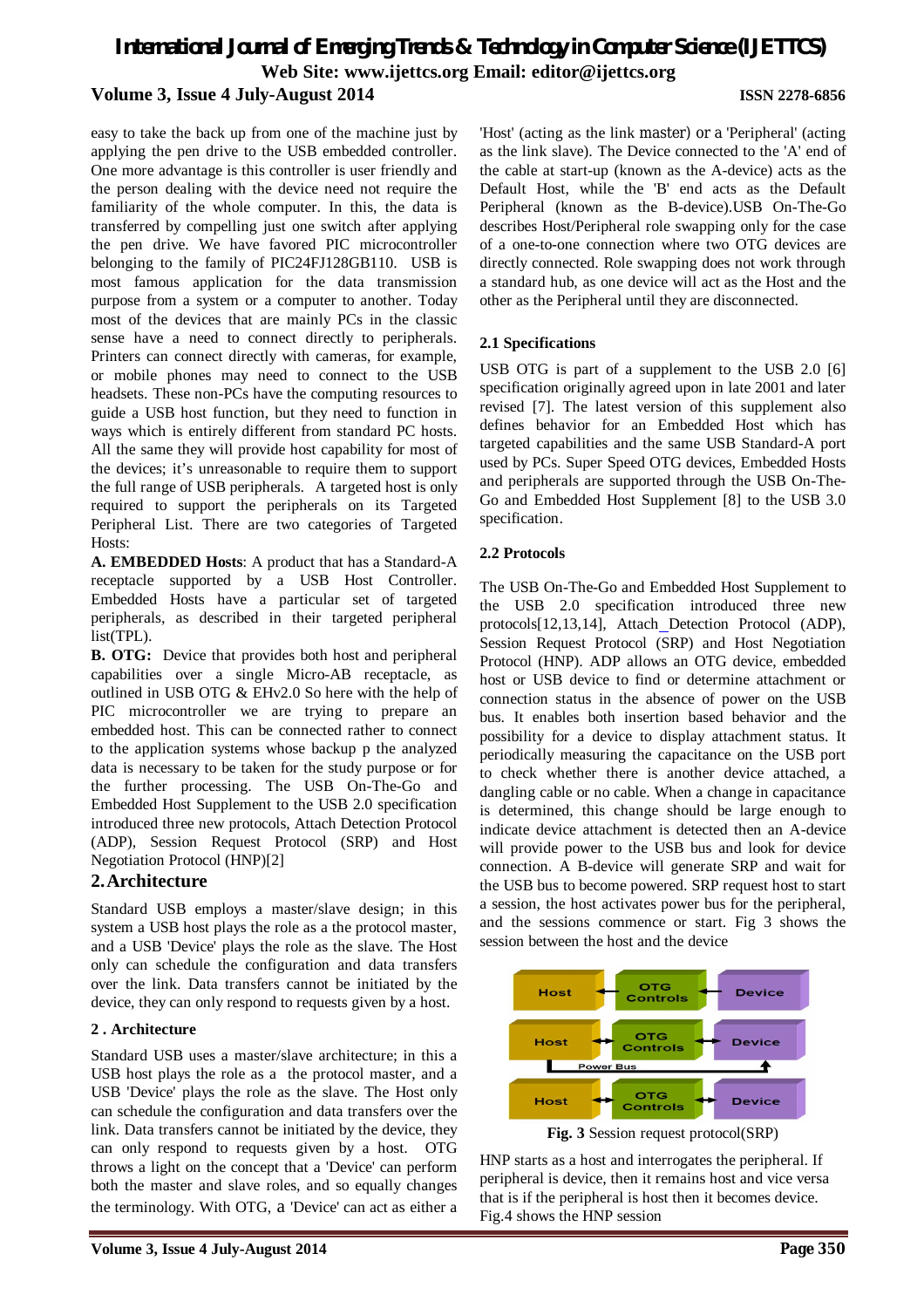# *International Journal of Emerging Trends & Technology in Computer Science (IJETTCS)* **Web Site: www.ijettcs.org Email: editor@ijettcs.org**

**Volume 3, Issue 4 July-August 2014 ISSN 2278-6856**





#### **Fig 4.** Host Negotiation Protocol(HNP) session

One of the important functions of HNP is to accommodate users who have connected the A and B devices in the wrong direction for the task they want to perform. For example, a printer is connected as the A-device (host), but cannot function as a host for a particular camera, since it doesn't understand the camera's representation of print jobs. When that camera knows how to talk to the printer, the printer will use HNP to switch to the slave role, making the camera the host to the printer so that the user's pictures will get printed without juggling cables. The USB On-The-Go and Embedded Host Supplement to the USB 3.0 specification introduce an additional protocol, Role Swap Protocol (RSP). This achieves the same purpose as HNP (i.e. role swapping) by extending standard mechanisms provided by the USB 3.0 specification. Products following the USB On-The-Go and Embedded Host Supplement to the USB 3.0 specification are also required to follow the USB 2.0 supplement in order to maintain backwards compatibility.

#### **2.2.1 Device roles**

USB OTG states two roles of devices: OTG A-device and OTG B-device. This term defines which side supplies power to the link, and which is initially the host. The OTG A-device is a power supplier, and an OTG B-device is a power consumer. The default link configuration is that A-device act as USB Host and B-device is a USB Peripheral. The host and peripheral modes may be exchanged later by using HNP. Because every OTG controller supports both roles, they are often called "Dual-Role" controllers rather than "OTG controllers". For IC designers, an attraction of USB OTG is the ability to get more USB capabilities with fewer gates. This means many gates to test and debug. Also, most gadgets need to be just a Host, or just a Device. OTG hardware design merges all of these controllers into a single.

#### **2.2.2Backward compatibility**

USB OTG devices are backward-compatible with USB 2.0 [13] (USB 3.0 for Super Speed OTG devices) and will behave as standard USB Hosts or Devices when connected to standard (non-OTG) USB devices. The main exception is that OTG hosts are only required to provide enough power for the products listed on the TPL, which may or may not be enough to connect to a peripheral which is not listed. A powered USB hub may sidestep the issue if supported since this will then provide its own power according to either the USB 2.0 or USB 3.0 specifications.

#### **3.USB IMPLEMANTATION**



**Fig4:** Block diagram of USB Driver Controller. The block diagram comprises of the following: Microcontroller, LCD display, keypad, USB interface and USB client (pen drive), LED. Microcontroller is the heart of the embedded controller system which we are going to design. We have used PIC24FJ128GB110 microcontroller to design the embedded controller. This microcontroller has USB interface and can be act as USB host. 16x2 LCD display is used to show the status of the data being sent to the pen drive from the microcontroller memory which is inputted by the keypad which is interfaced to the microcontroller. LED is used to indicate the dataflow or the operations done by the microcontroller. When we give any input from the keypad, that data will be stored in the microcontroller memory in the form of a file. Then when we connect the pen drive to the USB embedded controller the data will be sent to the pen drive. This transfer of data is the main purpose of our USB embedded controller (USB host). This transfer of data is done by the method of file handling, as we have programmed the microcontroller for this particular operation. The entire code is written in the embedded C language. A 5V power supply is given to the microcontroller by a power supply connected externally. Reset pin is also connected to the embedded controller to reset the microcontroller as well as LCD display.

**Software:** In our project we are going to write our code in embedded C in MPLAB X which runs on Windows® OS, MAC® OS and Linux. The below is the algorithm for the implementation of the above idea when developed into a kit.

- Start the application machine.
- Power on the circuit.
- Insert the USB client (pen drive) in the USB slot.
- When USB gets detected press reset button.
- Remove USB client (pen drive) from the kit.
- We can read the log file for analysis using computers.

#### **4.Development Of USB Device Driver**

USB devices are having some interfaces [2, 9, 11]. In the USB protocol, here the interface is made up of a number of endpoints representing a basic function and is also which an object USB device driver controls. In this paper, as shown in Fig. 5 the interaction of USB driver with application kit**.** Here the I/O operation of a user mode program wants to say, read or collect some data from a device can be described as follows [8, 9, 10].Firstly it calls for windows application programming interface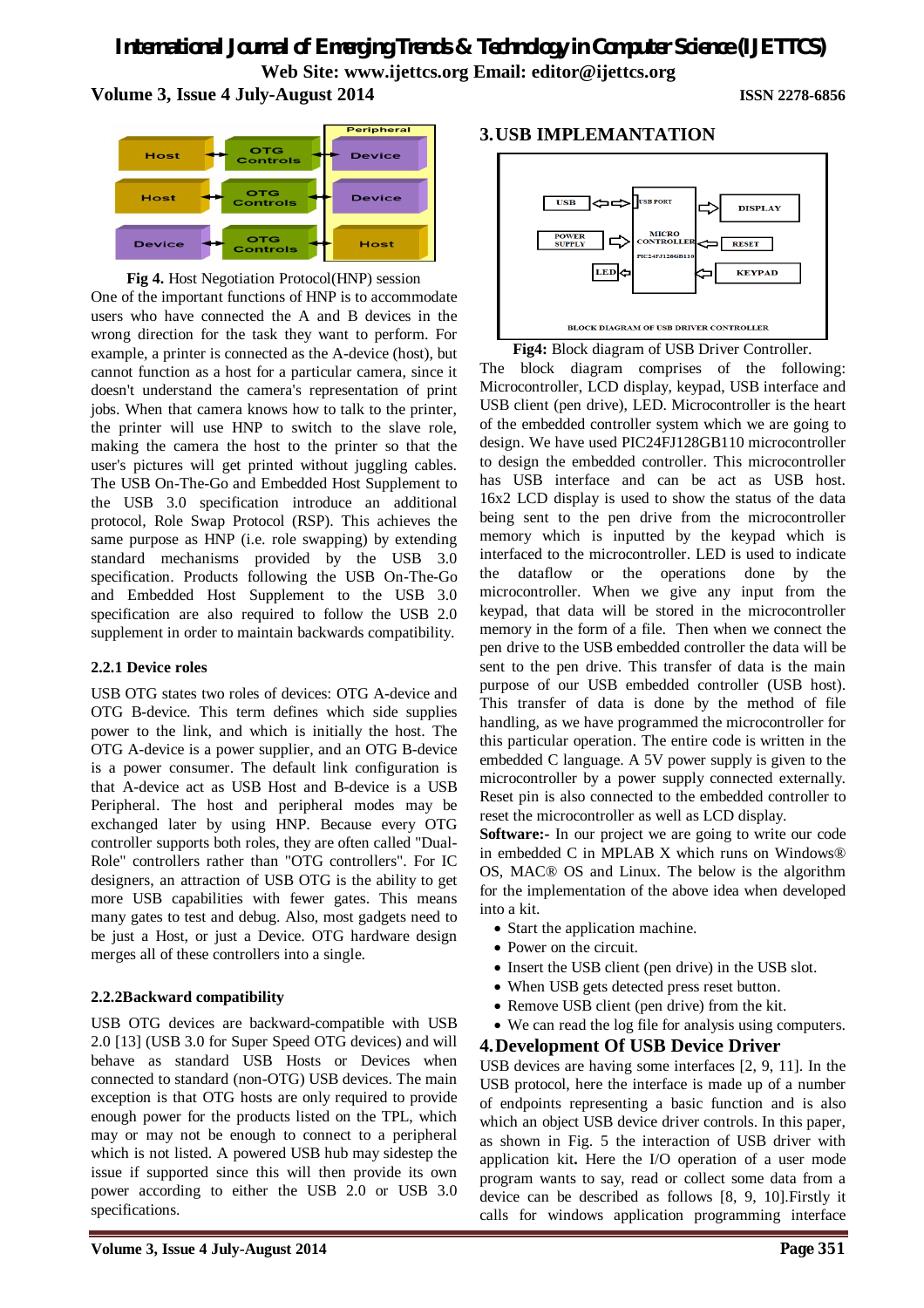# *International Journal of Emerging Trends & Technology in Computer Science (IJETTCS)* **Web Site: www.ijettcs.org Email: editor@ijettcs.org Volume 3, Issue 4 July-August 2014 ISSN 2278-6856**

(API) to create file to open the device and create the connection to the device. In the next stage then the subsystem module implements this API by invoking some platform-dependent system service interface to reach a kernel-mode routine. Then the I/O manager will surround the device driver and then it will create an IRP according to the request information applications will interact with the device and which passes to an entry point in some device driver. I/O request Packet (IRP) embodies and calls control code to create an IRP (I/O request Packet) with an I/O control code and then calls driver to send the I/O request Packet (IRP) to the USB bus driver. The USB bus driver subdivides USB request Block (URB) into packets, conveys to the USB bus and sends them to the USB host controller driver. Drivers even though execute in kernel mode and can therefore talk directly to their hardware using facilities provided by the hardware abstraction layer (HAL) to access the hardware. Thus USB controller will control the communication between the host controller and the USB devices through HAL function calls. Lastly, this operation results to the application in the reverse order after a driver has finished with the I/O operation



**Fig.5** interaction of usb driver with application

The advantages of the above kit when developed are as follows

- It can be used for remote areas where installation of pc is not possible.
- Power is saved as we don't need to supply any extra power supply to the pc.
- Also space is saved as there is no need to allocate any special space.
- It is a portable device and thus can be easily mounted on any application.
- It does not require maintenance.
- They are not expensive.
- They don't have limitation like the range of the device from the server computer as in case of Bluetooth, Zig-bee, GSM, and GPS.

#### **5.Result**

We have prepared USB driver controller using embedded C which acts as USB host shown in fig. We are trying to develop the best driver circuit helpful in data logging in various industries. The communication between client and host was completed through USB medium. The circuit requires lower cost than computers for its use. We earned a lot of knowledge on micro-controllers, a deeper & clearer view of the architecture, ports & all other functional blocks was achieved. We did a lot of research on USB drivers, USB host and client and also on USB OTG technologies. We had a peek look at all simple functional parts of the project like the crystal oscillator, reset circuit and their working.



**Fig 6.** driver controller using embedded C

### **6.Conclusion**

The purpose of the project is to create a USB driver controller which acts as host and helps peripheral to gather data from several applications. This system will be deployed in industries such as data logger where mounting of a computer is not possible. Our circuit will help in reducing the overhead cost and maintenance which is usually required for the installation of computer. An external secondary memory can be added to the circuit to increase the memory capacity of the device so that it can store or transfer data depending on the application

#### **7 FUTURE SCOPE**

We have used IC PIC24FJ128GB110 which is having 16384 bytes data memory and 128kb program memory so we can directly use it for industrial purpose for data logging. With the help of this microcontroller IC family we are planning to prepare a universal driver circuit which can be used in various industrial applications such as I2C data logger, USB data logger, SPI data logger and many more. As our device is portable and doesn't required separate power supply it can be easily mount in the remote areas for data logging in the projects like wind mill power generation plants.

# **References**

- **[1]** www.usb.org/developers/onthego
- **[2]** Anderson D. Universal serial bus architecture. Addison Wesley publishing company, pp. 13-24,1999
- **[3]** Wright Nick, Judd Bob. Using USB as a data acquisition interface. Journal of evaluation engineering . Vol. 43, No. 6, pp. 20-26, 2004